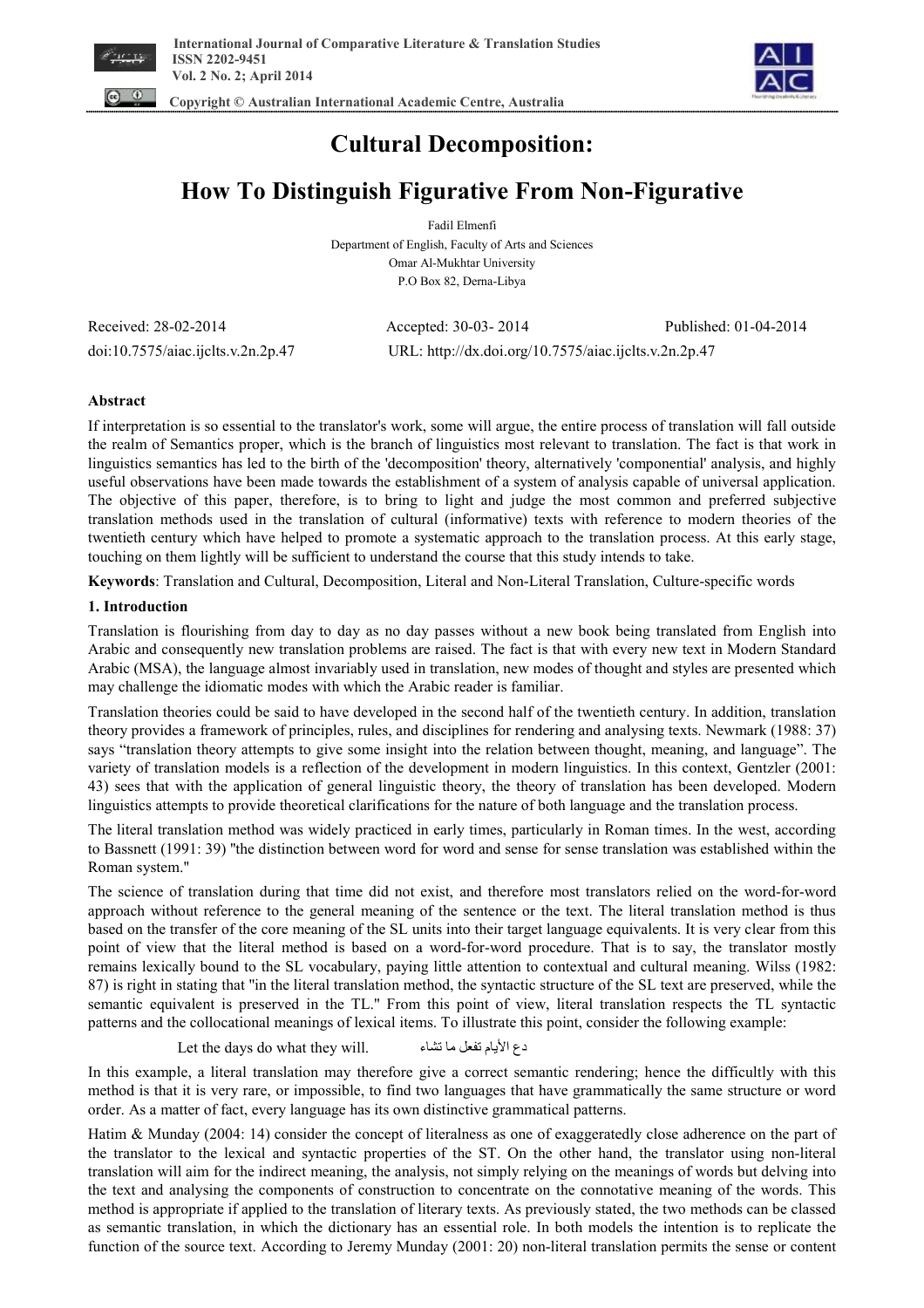of the ST to be translated. Aesthetic and stylistic considerations are again noted, and regarded among the steps towards a rudimentary classification of text types, with non-literary STs being dealt with differently from literary TTs. The former represents word-for-word translation and the latter, sense-for-sense translation. According to the previous point of view, literal translation respects the TL syntactic patterns and the collocational meaning of lexical items.

Generally, it is better to consider both models. The literal model can be used but it has to be justified. For instance, rhetorical writing is often used to make a live passage, and literal translation retains the rhetoric of the original so it is as live as the original. Using non-literal translation is justified to fill any linguistic or cultural gaps. Hatim and Munday explain that if literal translation cannot achieve its goals, we should adopt non-literal translation. The following are examples where non-literal translation could be used:

- If the general meaning of the ST would be changed when applying literal translation;
- If the meaning of the ST would not be conveyed when applying literal translation;
- If the text is structurally impossible; [i.e. structurally complex]
- If there is no corresponding expression in the TL;
- · If there is a corresponding expression, but not within the same register (see Hatim and Munday 2004: 150).

Paying no attention to this linguistic phenomenon consequently leads some translators to focus on comparing the structure and words in the TL with those in the SL; in this case the translation process will be a process of antipodal analysis at the level of vocabulary and sentences, ignoring the fact that translation is a process of consecutive flow of ideas between the writer and the recipients of the source text translation.

# **2. Combination of Literal and Non-Literal Translation**

Sometimes, the reader is able to interpret the literal meaning or figurative meaning in the source language text, without cultural conflicts being aroused, but it is often difficult to understand the implied meaning, especially the idioms, as they are lost in translation. To solve this problem, a translator should employ the translation method involving both literal translation and free translation. It will not only reproduce the literal meaning or figurative meaning so as to retain the style of the original text but also convey the implied meaning as well.

It is worth mentioning that most of the literature about translation theory has decided that it is important to mix both literal and free translation. In this respect, in the book *Theories of Translation: an anthology of essays from Dryden to Derrida*, Dryden (1992:26) selected a style to mix them; he said "I thought fit to steer betwixt the two extremes of paraphrase and literal translation; to keep as near my author as I could, without losing all his graces".

Eugene Nida (1964), translator of the Bible, refused to divide translation into literal and free translations. He believed that there are more degrees than those mentioned. Nida (1964: 156-158) sees that differences in types of translation are due to two main factors that form the nature of a text that should be conveyed through languages; main goal of original text; and audience (readers) of translated text. The basic difference is defining the priority of the text. Poetry, for example, is interested greatly in form but that does not mean it neglects meaning, while instruction texts are more interested in content and should be translated in aesthetic form. Finally, translation should take into account its audience as that defines the level of language because readers differ in their abilities to read translated material and also their fields of interest differ.

Nida concluded that there are two general trends of translation, not two types of translation; the first is concerned with formal equivalence that concentrates on form and meaning; this type is the nearest to what Schleiermacher calls foreignization in his seminal lecture *On the Different Methods of Translation* (1813). Nida advises the use of dynamic equivalence that aims at producing a matching text with all of the details and linguistic characteristics of the target language; this is what Schleiermacher call naturalization or free translation. Moreover, Nida suggests four conditions of a translated text:

- A text should have a clear meaning.
- · A text should transmit the characteristics of the original text.
- A text should have a simple style.
- · A text should convey the same feeling and message as the original text, (Nida 1964: 155-159).

To arouse the curiosity of a reader due to strangeness of text as a result of literal translation, Schleiermacher says that keeping the strange characteristics of the original text requires good translation skills in order to keep those characteristics as authentic as possible without neglecting the target characteristics completely (see *On the Different Methods of Translation* 1813).

To conclude, we may assume that, by literal translation, only the reader will find it hard to figure out the implicated meaning, despite the fact that he/she is able to understand the literal meaning or figurative meaning in the source language text without any sort of cultural conflicts. In this respect, Fadil Elmenfi (2012:229) states that in order to make the implicated meaning revealed with the literal and figurative meaning retained in the translated text, the combination of literal and free translation is to be applied in translating such texts.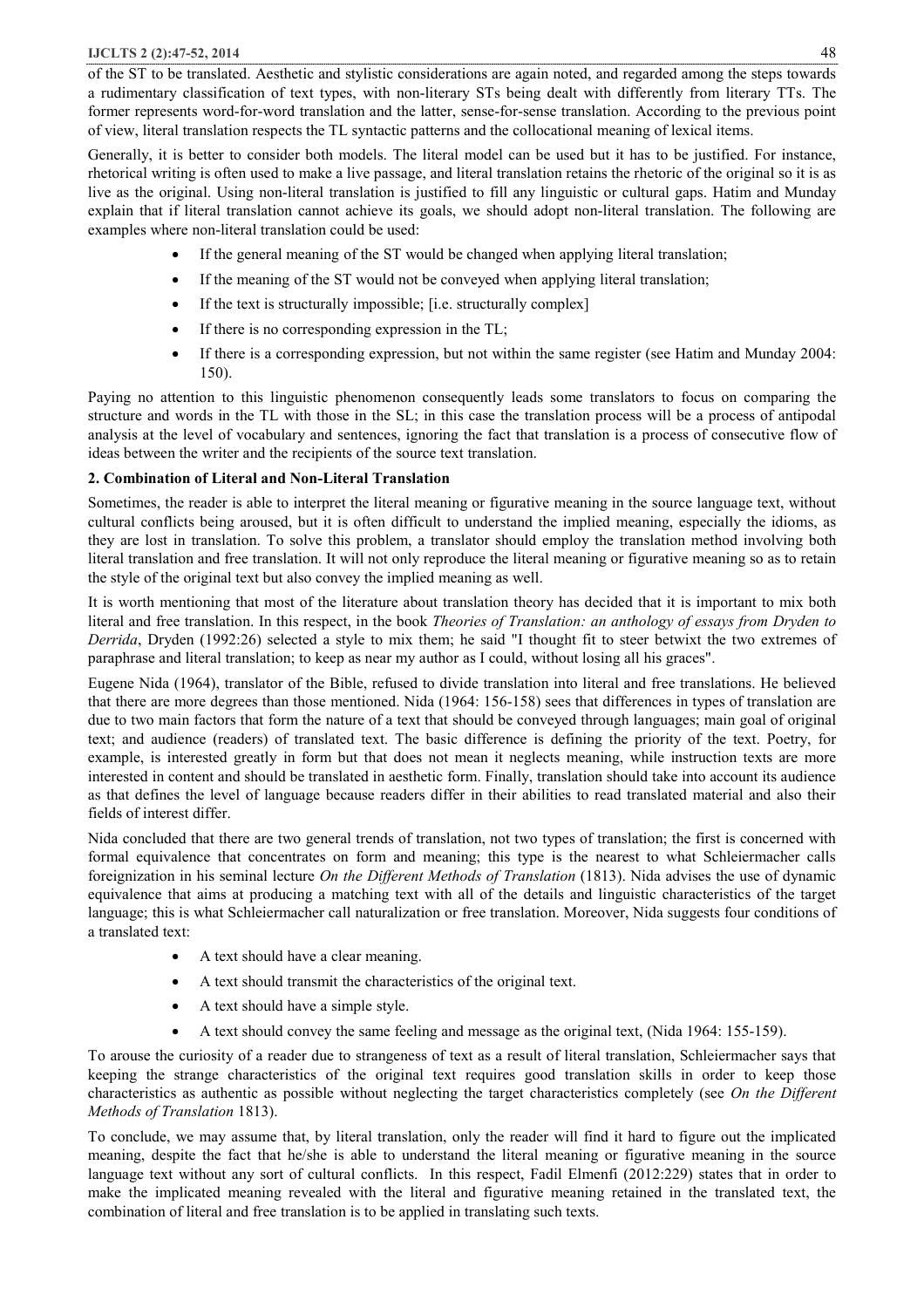## **3. SL vs. TL Orientation**

Translation is culturally perceived to be as equally concerned with two (or more) cultures as with two (or more) languages. This requires the translator not only to be bilingual but also bicultural, if not multicultural, to convey an intact SL message. Thus, translation as Toury (1980: 200) asserts is "a kind of activity which involves at least two languages and two cultural traditions".

It is very controversial to make a judgement on which one of them is right (the literal or non-literal) translation, as both of them have logical reasons to be used. However, the same opposition has recently changed into a source cultural text vs. a target cultural text opposition. The translation process is not just a conversion or transference of the word or symbol from the SL to the TL, but it depends heavily on the interpreter.

Thus, we cannot disagree with Elmallah (2008: 38) who says that linguistically, translation is more SL-oriented, but culturally translation is more TL-oriented, since one of the most effective translation approaches suggests that in order to help readers acquire a translated work easily, they should be allowed to feel that the target text is familiar to them by applying elements of their own culture to the translated work to make the target text fit in with the dominant culture.

The above discussion of whether a translated text should be SL-oriented or TL-oriented, shows that the translator should produce as close a natural translation as possible which binds the two approaches to each other. Thus, it may be highly desirable that the translation would be TL-oriented in the sense of form, but in terms of the content, it might be preferable to produce a SL-oriented translation. According to Nida (1964:165), a formal-equivalence translation is basically source-oriented: it is designed to reveal as much as possible of the form and content of the original message. Another point is that the SL-orientation approach leads to adequate translation, whereas a TL-orientation approach leads to accepted translation in the light of Toury's terms *adequacy* versus *acceptability*. However, for Chesterman (1997:171), foreignizing strategy gives priority to the target text, whereas a naturalized strategy gives precedence to the source text.

#### **4. Word Connotation**

Words do not only have a lexical meaning; it has long been an accepted fact that, in addition to a primary meaning, words have secondary and figurative meanings. That is to say, words can carry metaphorical meaning as well as the basic meaning of the word.

The translator should emphasise exact meaning in the TT. In this regard, connotational meaning may be described as associative meaning referring to the sense of an expression in a particular context, especially when that word is used in combination with other words in a text. To illustrate this, consider the following expression that carries a deep connotative meaning depending on the context in which it occurs. The expression "أبیض خبر یا"Belongs to the Egyptian colloquial dialect used infonnally, particularly by uneducated classes, corresponding to the English "goodness me!." This expression creates meanings that the words do not have in isolation, and even meanings that are not wholly predictable from the senses of the words combined. Thus the two words "أبیض ـ خبر"together represent a culturally specific meaning which connotes an attitude of negative or positive responses where people may actually have sense of surprise or shock. However, rendering the ST expression "أبیض خبر یا"into the TT as "goodness me" successfully maintains the sense intended in the original, which is surprise and shock. In my view, both expressions may be considered as semantically equivalent on the cultural level, belonging to the register of informal expressions, and hence are suitable for dialogues in both the ST and IT.

Moreover, consider the Arabic expressions: "شاهد عیان ـ هذه عین ـ یعیني راسه ـ عیون الماء" . عیون الماءة " عی collocations containing the word "عین "give different meanings. Evil eye, or in Arabic "عین ھذه", allows for more than one interpretation. For example. it can indicate a bad situation to one person whereas in another context it has a very different meaning "عیان شاھد"or "eye witness". Moreover, the word "العین"can be used with different metaphorical senses. For example, in the following *hadith* (saying by the Prophet):

عینان لا تمسھا النار عین بكت من خشیة الله وعین باتت تحرس في سبیل الله.

Two eyes cannot be touched by fire, one eye which cried from fear of God, and one eye spent the night watching over for the sake of God.

Another example is a line from the poet Nizar QabanI discussed in Dickins et aI., which reads في Another example is a line from the poet Nizar QabanI discussed in Dickins et aI., which reads "عیني. This has been translated into English by Rolph as "1 carry this scorched era in my eye". Here the English term "scorched" is acceptable in this context, mainly because the phrase "scorched era" echoes the military phrase "scorched earth". Accordingly, any given linguistic form in the SL may have other connotations besides its information content. These connotations may have to do with attitudes or emotions. Since such meanings are usually culturally conditioned, the meaning may be lost in the translation process if the translator is not aware of the added non-referential meaning.

This may be illustrated by Monroe's translated verse of Ibn-al-khatTb's verse: "المختلس خلسة أو الكرى في حلما إلا وصلك یكن لم" rendered into English as "Union with you is now but a dream during drowsiness or the deceit perpetrated by a deceiver". Here, the Arabic term "الكرى"In this context means a deep sleep or "slumber". That is to say. it refers to a state of deep sleep, rather than a nap or light sleep "نعاس". Monroe's translation attempts to give the term "drowsiness" as a functional equivalence, ignoring the metaphorical meaning of this term. Along similar lines, Monroe also gives unsatisfactory renditions for "الدار"as abode and "تبقى "as "to show pity", neither of which conveys the real sense of the original version. Monroe offers: "and this abode that will show pity for no man", for the Arabic verse: " تبقى لا الدار وھذه ."على أحد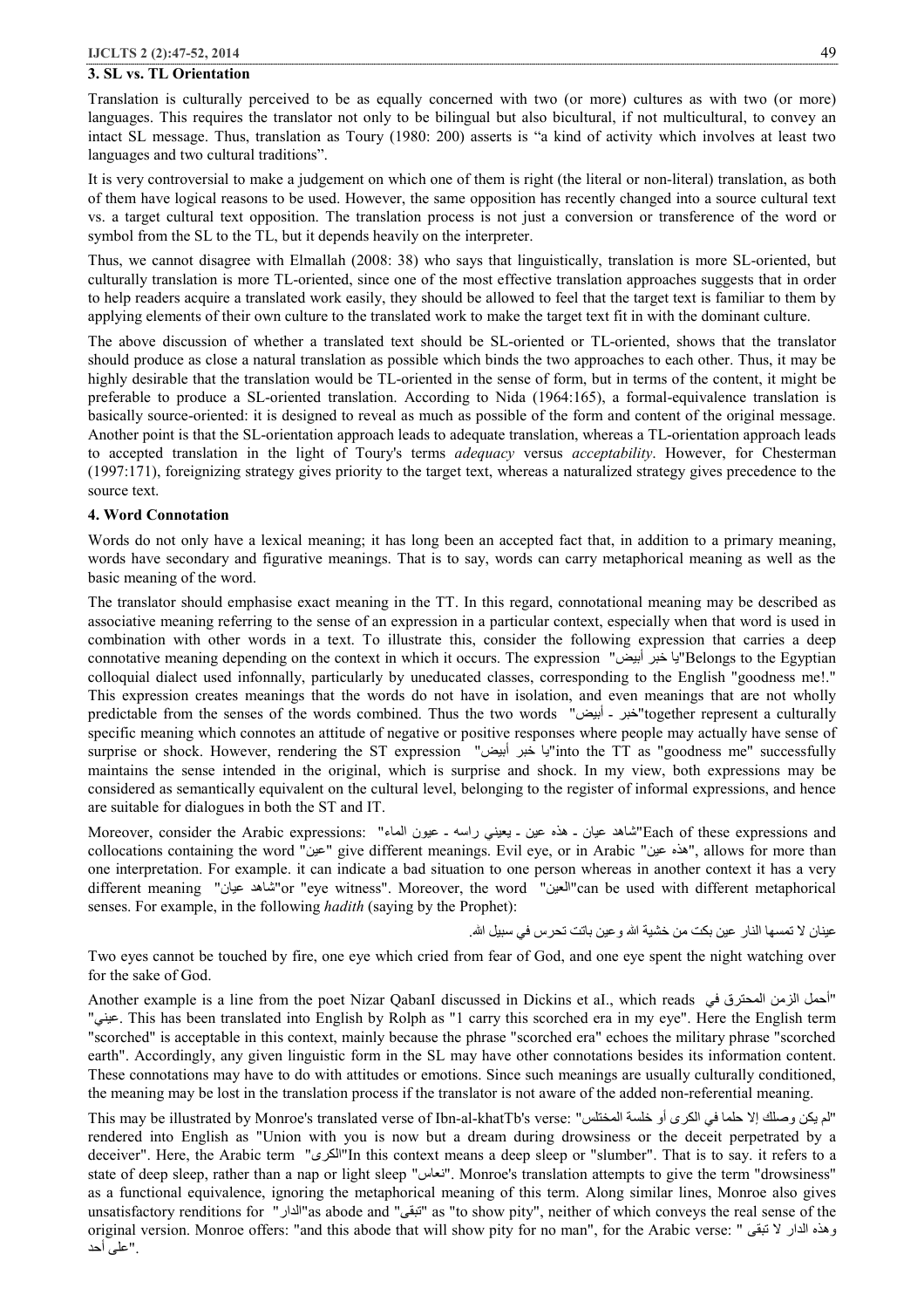#### **IJCLTS 2 (2):47-52, 2014** 50

From a semantic point of view, it is true that the ST lexical item "الدار"in the Arabic verse means "abode" as Monroe puts it. However, according to the poetic contextual meaning. the word carries other connotational and cultural meanings in addition to its basic sense. It can also refer to the concept of life according to Arabic and Islamic culture. Moreover, the use of the Arabic demonstrative pronoun "ھذه"emphasizes present life, which in Arabic means الحیاة" "الدنیا. Thus, it is certainly true that words have other affective connotations in addition to their informative semantic content and value. Expressions, proverbs and so on carry various informative connotations that should not be ignored by translators. For this reason, translators who are used to dealing with the translation of poetic language, such as using word connotation, may sometimes forget the influence of context on the meaning of words. The same word(s) will have different meanings depending on:

- 1. The other words in the text in which it occurs.
- 2. The way it is used in the text.
- 3. The cultural and situational background of the context outside of the text itself.

In addition to these types of contextual influence, meaning is determined by word connotation and its collocation with other words. Scholars such as Ullman (1962, 1979), Lyons (1977) and Palmer (1981) have discussed this. However, Ullman (1979:49) points out that: "modem linguists have not only placed greater emphasis on context but have considerably broadened its scope and have also probed more deeply into its influence on word meaning."

The challenge for the translator, then, is twofold. First, the figurative meaning of lexical items poses a great challenge for translators of poetic texts; hence, a translator must recognize when words in the SL are being used in a secondary sense in order to produce a reasonable translation. Second, when a word in the TL is being used in its secondary meaning, care must be taken to build in the adequate context to guarantee correct meaning, since secondary meanings are dependent on context.

# **5. Meaning and Culture**

Translation as a means of communication normally communicates the intended meaning of the original message (SL) to its counterpart (TL) culture in a different language and to a different audience. While linguistic theories provide the basis for the translation process, they also offer an analysis of the linguistic form of SL units (word, sentence or a text) without much attention being paid to the SL author, his/her social /cultural background, status, textual matters, consideration of its culture, or the circumstance of the communication.

A theory of translation, however, includes more than the text itself. Larson (1984: 430) states that the meaning of a word or a sentence depends not only on its place in the text but also on other factors and matters outside the text. For example cultural facts and factors are also relevant to the interpretation of SL word meaning. In this regard, Larson notes that: meaning of this kind needs to be conveyed with the conditions of a culture and its audience. Larson (Ibid : 431) He gives a clear cut picture when he states that: "each society will interpret a message in terms of its own culture. The receptor audience will decode the translation in terms of its own culture and experience, not in terms of the culture and experience of the author and audience of the original.

# *5.1 Culture-Specific Words and Translation Broblem*

This section demonstrates why an understanding of ST culturally-specific words is needed. Cultural words and issues display various connotational semantics that need to be considered by the translator. Hammuda (1998: 78) states that translations not only give us access to texts that would otherwise remain inaccessible to our curious minds, but also help us to develop a certain view of the culture that produced it.

English and Arabic have vastly different characteristics both linguistically and culturally. Linguistically, the two languages belong to very different language families: English is an Indo-European language while Arabic is a Semitic one. Consequently, there are no complete correspondences between the languages.

In Arabic culture, there are various words that carry with them the atmosphere and rhythm of a cultura/historical and aesthetic tradition. Specific cultural views lead to difficulty in translating SL cultural words in bridging the gaps to facilitate an understanding of culture, where communication raises awareness of the role of culture in constructing, perceiving and translating reality.

The translation is viewed here as essentially an aspect of a larger domain, namely, that of communication across cultures. Hence, the subject of culture is taken into consideration in the translation process and has been discussed widely by a variety of translation scholars. Among these, Baker (1992), Bassnett (1980: 190), Lefevere (1975-92), Hatim and Mason (1990-1997), Holmes (1972), Nida (1964-2002), Venuti (2001-003), Hawthorn (2000), and Newmark (1981-88) all discussed the influence of culture during the translation process, paying particular attention to cultural aspects, words, facts and factors, facilitating communication and understanding between persons or groups who differ with respect to language and culture. Accordingly, the task of translation needs to proceed cautiously given the cultural differences between SL and TL establishing and balancing the communication between the two cultures; the translator must be to a certain extent bicultural.

In Arabic culture we find words and expressions that convey the cultural, historical and aesthetic background of the Middle East; therefore, one should pay particular attention to all aspects of culture expressed by words and features embedded in ST cultural settings. Such words and expressions represent the cultural sphere of the ST; hence they show different cultural meanings. Consider for example the following expressions: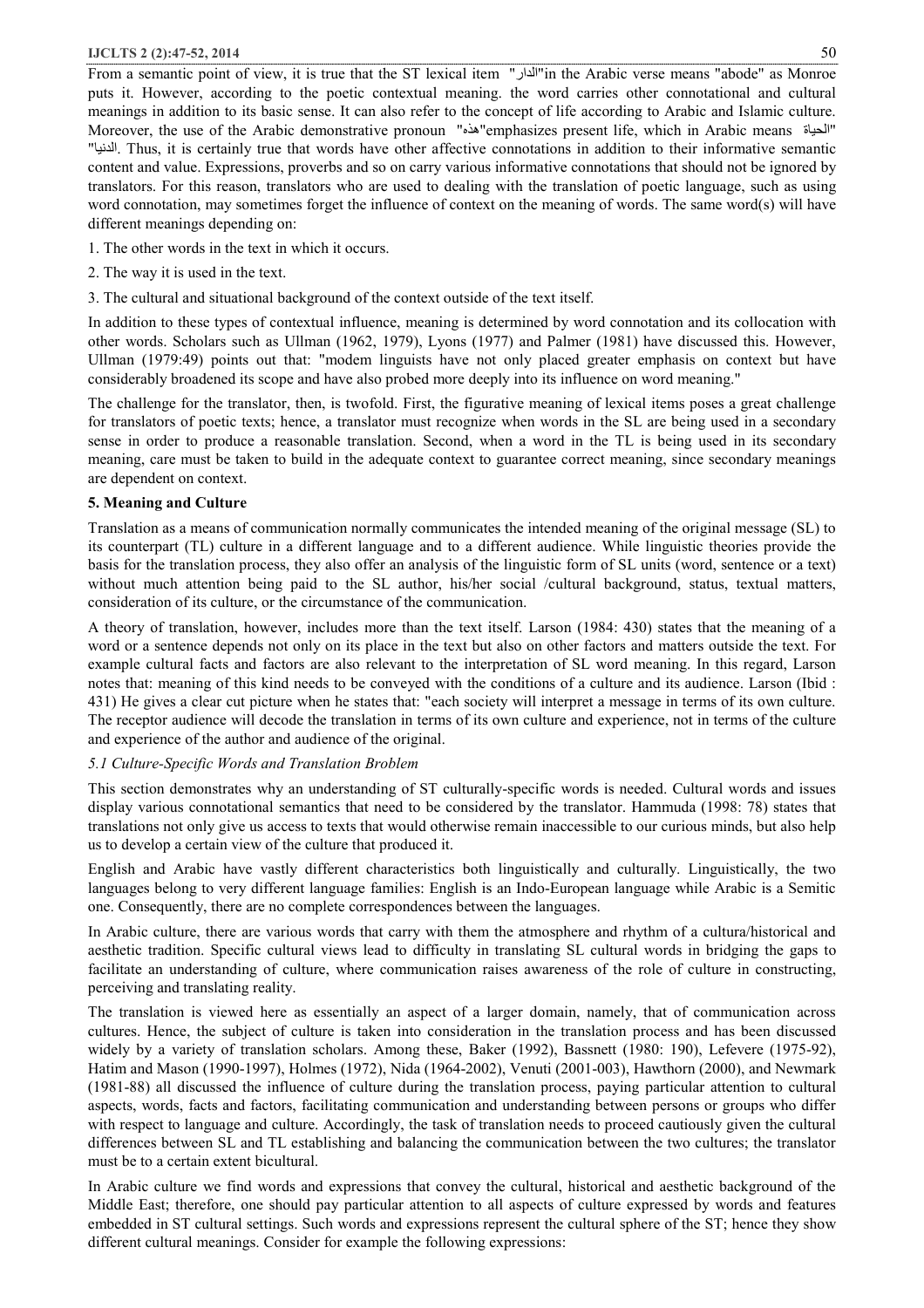### حتى المحاریب تبكي وھي جامدة ـ الغیث النافع ـ لیل قر ـ لیل بارد ـ قرة العین.

Such words and expressions are used with particular meanings in various texts, and hence can cause problems affecting the translation process. Translators have to be careful when selecting appropriate equivalents for Arabic words, particularly metaphorical words and expressions. Cruse (1986: 42) notes metaphorical words and expressions in languages are used sufficiently and frequent y with particular meanings.

We now examine some examples of words/expressions m order to reflect on some important cultural differences between the two languages. Two cultures involved in a translation may have different environmental backgrounds with regard to elements such as climate, flora and fauna. The environmental features of the Middle East and the UK are used as an example.

Both the Arabic and English languages reflect differences when referring to ecology. While the Middle East has a hot and very dry climate, the UK's climate is cooler and wetter. A translator of Arabic/English texts may come across problematic aspects of ecological expressions; some words have different connotations in the other's language. For example, Arabic expressions associated with coldness express favourable connotations: "العین قرة"literally means coolness of the eye. On the other hand, the equivalent ecological English expressions that have favourable connotations are usually associated with warmth, for example, warmth of the eye. The English expression: "he was given a warm welcome" is another example that has a positive connotation. In Arabic, some expressions associated with warmth carry negative connotations. For example, "عیناك سخنت "literally means may your eyes be hot, that is harm is wished to you. This can be contrasted with the Arabic expression "عیني قرة ابنتي"which literally means "my daughter is the coldness of my eye", conveys a sense of gladness and delight towards someone who is loved.

However, the Arabic term "العین"carries different meanings in different contexts. In the above example, it gives the sense of "coolness" which is a desirable property in a hot climate where heat is associated with unpleasantness, and therefore is used in the sense of well wishing. It is also used in religious texts associated with some Qur'anic verses قرة" "ولك لي عیني. It is, however, interesting to mention here how warmth is used metaphorically in Arabic. This idea is understandable now that we have understood that hotness is frequently used in Arabic in a negative sense. Furthermore, in modem dialects of some Arab countries, the expression "حارة عینھ"literally "his eye is so hot" means that this person is dissatisfied with his/her fortune and wants what other people have; it expresses envy.

The second example is the Arabic expression "النافع الغیث"which literally means rainwater or rain clouds. The Arabic term الغیثis used by Arab poets in many situations to denote goodness and prosperity. It is used by the Arab mediaeval poet Ibn al-KhatTh and is translated into English by Monroe as follows:

یازمان الوصل بالأندلس جادك الغیث اذا الغیث ھمي

May the rain cloud be bountiful to you when the rain

cloud pours, O time of love union in al-Andalus

Monroe has clearly inserted the English term "bountiful" to refer to the Arabic term "غیث"which implies goodness and prosperity. This is one instance where translators need to consider cultural aspects and issues in order to provide clear and faithful renditions. It is used by most Muslim people after their prayers in the form of supplication "دعاء"or a request, a plea for water, by means of asking Allah to provide rain for prosperous farming and bountiful pastures to feed their cattle': أَللهِمْ ارزِقني غيثاً نافعاً.

The third example is in the use of "محاریب "in the singular, "محراب"which literally means the place of the imam at prayer time. The Arabic term "محراب"is used by poets to show a culturally specific aspect. Therefore translators need to consider the particular use of the term "محراب"when translating specific ST verses.

Wierzbicka (1997: 5-6) notes that: words with a specific cultural nature and meanings are to be considered as conceptual tools that reflect a particular ST knowledge of past tradition given to a living characteristic of a society and its experience. Thus "محاریب"stands as a culturally specific item used by al-RundI in verse no.24: وھي تبكي المحاریب حتى" "جامدةto show the real condition of the Muslims in being weak, crushed and collapsed. This verse is rendered into English by Monroe as: "Even the mihrabs weep though they are solid". In this version, it appears that the English language does not have an equivalent word that corresponds to the Arabic term "المحاریب". This example shows how cultural differences can stand as a barrier and cause difficulties to literary communication. Monroe resorted to providing a transliteration for this term, aiming to preserve the ST cultural aspect of Arabic culture. This leads one to emphasise that the process of transmitting cultural elements is a complicated task. Culture is thus a complex collection of experiences. It includes history, social structure and everyday usage. However, most importantly, what applies to one specific culture may not to others, particularly for words that have special cultural aspects reflecting SL cultural features.

Thus, the absence of such cultural terms in English may affect the global understanding of SL cultural concepts, tradition, life, and beliefs. As an example of these issues, the Arabic simile image "الرخام مثل بارد"literally means "cold as marble" giving the sense of "coolness" in the hot climates of the most Arab countries. In English speaking society, simile images are fundamental parts of the texture of the spoken English language. An example of this is the English expression "mad as hell" as an equivalent to the Arabic "جد غاضب", showing one's anger and distress. Abu-Ssaydeh (2006:31) notes that to "native speakers of English, similes are not merely stylistic ornaments; they are deeply embedded in the texture of the language.